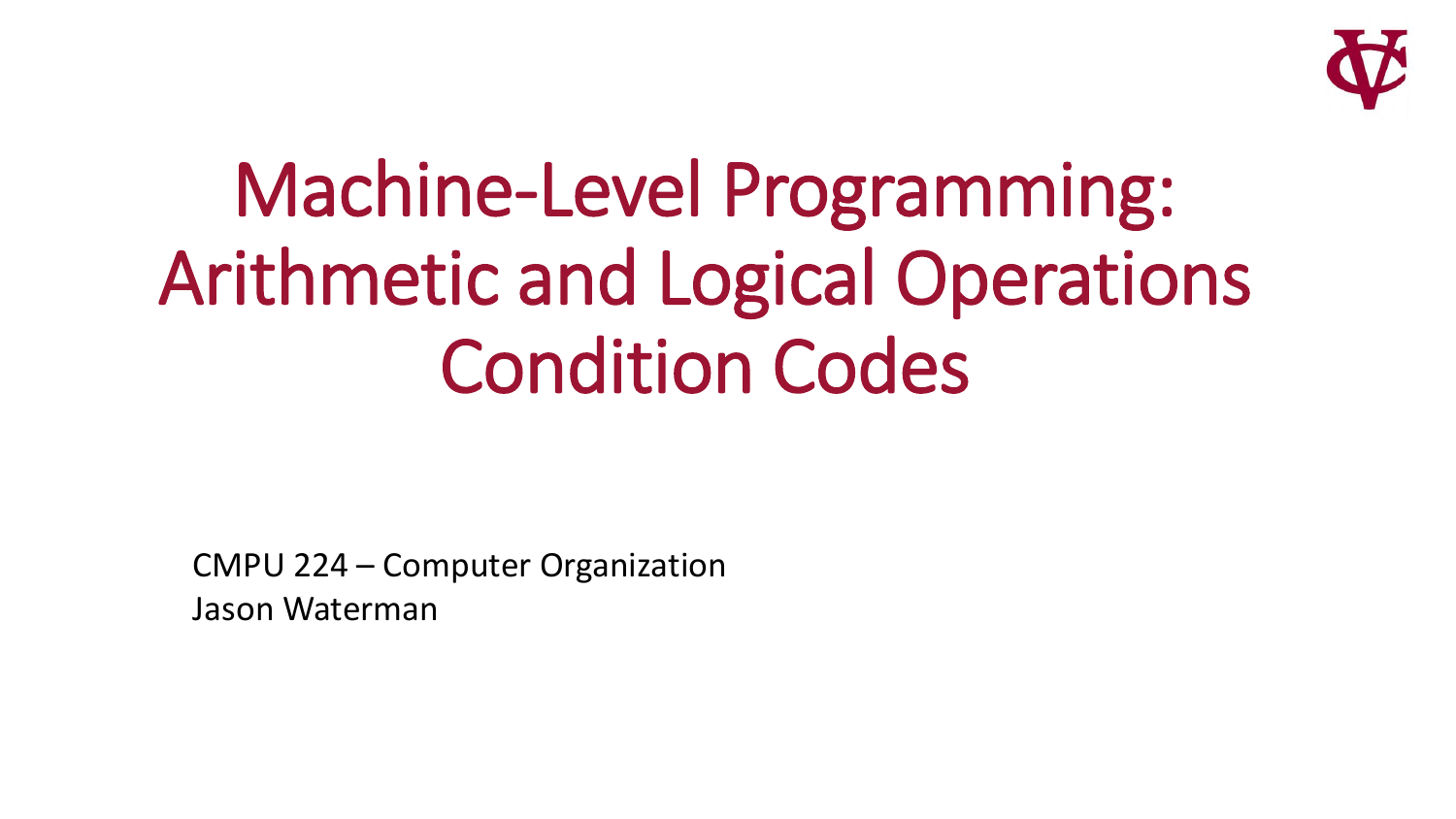## Address Computation Instruction

#### • **leaq** *Src*, *Dst*

- *Src* is address mode expression
- Set *Dst* to address denoted by expression

#### • Uses

- Computing addresses without the memory reference
	- E.g., translation of  $p = \&x[i]$ ;
- Computing arithmetic expressions of the form  $x + k^*y$ 
	- $k = 1, 2, 4,$  or 8

#### • Example

```
long m12(long x)
{
  return x*12;
}
```
Converted to ASM by compiler:

leaq  $(\frac{1}{2}, \frac{1}{2}, \frac{1}{2})$ ,  $\frac{1}{2}$  ax # t <- x+x\*2 salq \$2, %rax # return t<<2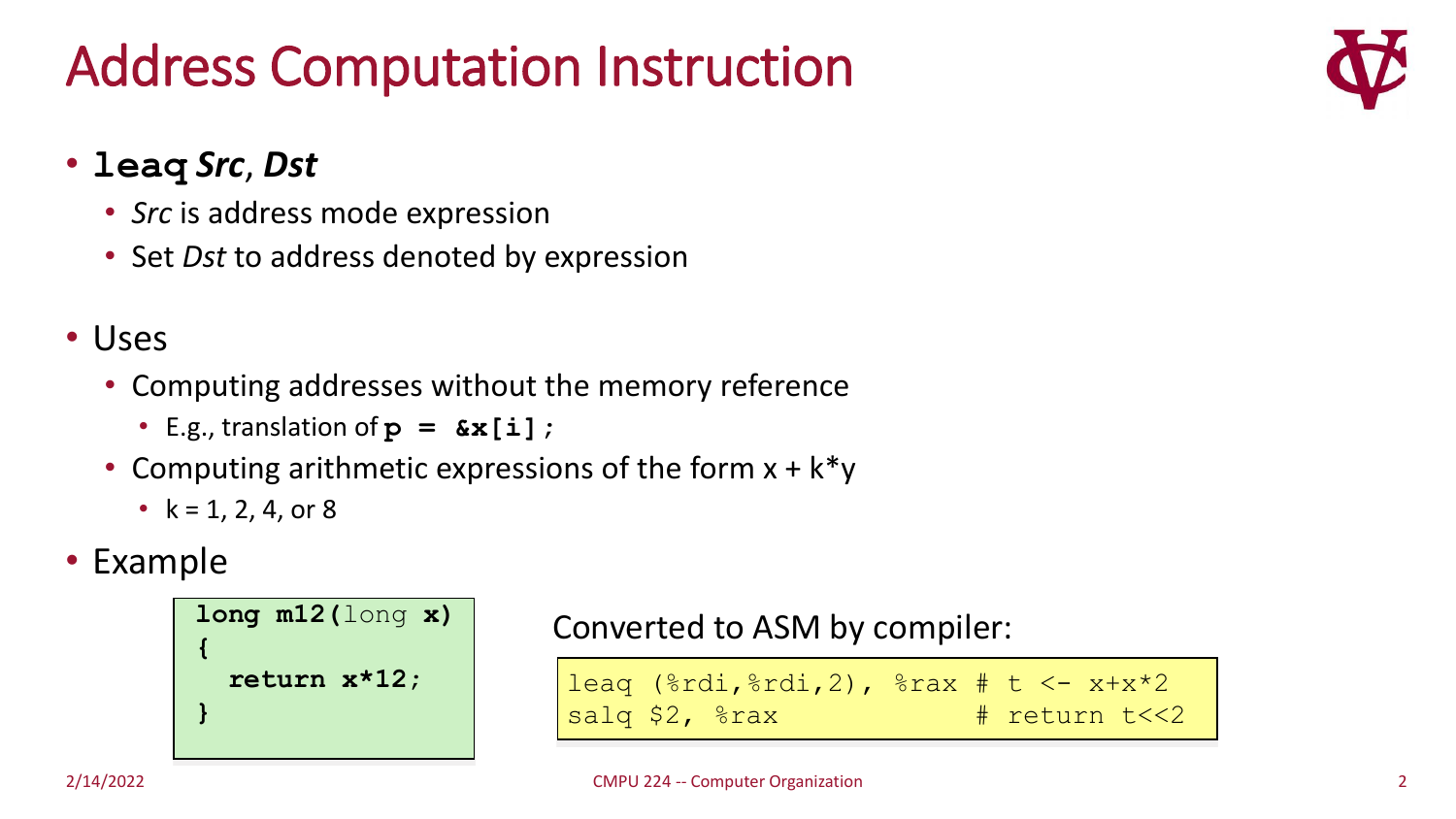### Some Arithmetic Operations

#### • Two Operand Instructions:

#### *Format Computation*

| addq  | Src, Dest | $Dest = Dest + src$      |                         |
|-------|-----------|--------------------------|-------------------------|
| subq  | Src, Dest | $Dest = Dest - src$      |                         |
| imulq | Src, Dest | $Dest = Dest * src$      |                         |
| sarq  | Src, Dest | $Dest = Dest >>$ Src     | <b>Arithmetic shift</b> |
| shrq  | Src, Dest | $Dest = Dest >>$ Src     | <b>Logical shift</b>    |
| salq  | Src, Dest | $Dest = Dest << Src$     | <b>Also called shlq</b> |
| xorq  | Src, Dest | Dest = Dest $\wedge$ Src |                         |
| andq  | Src, Dest | $Dest = Dest &$ Src      |                         |
| orq   | Src, Dest | $Dest = Dest  $ Src      |                         |

• Watch out for argument order, subq in particular

• No distinction between signed and unsigned int (why?)

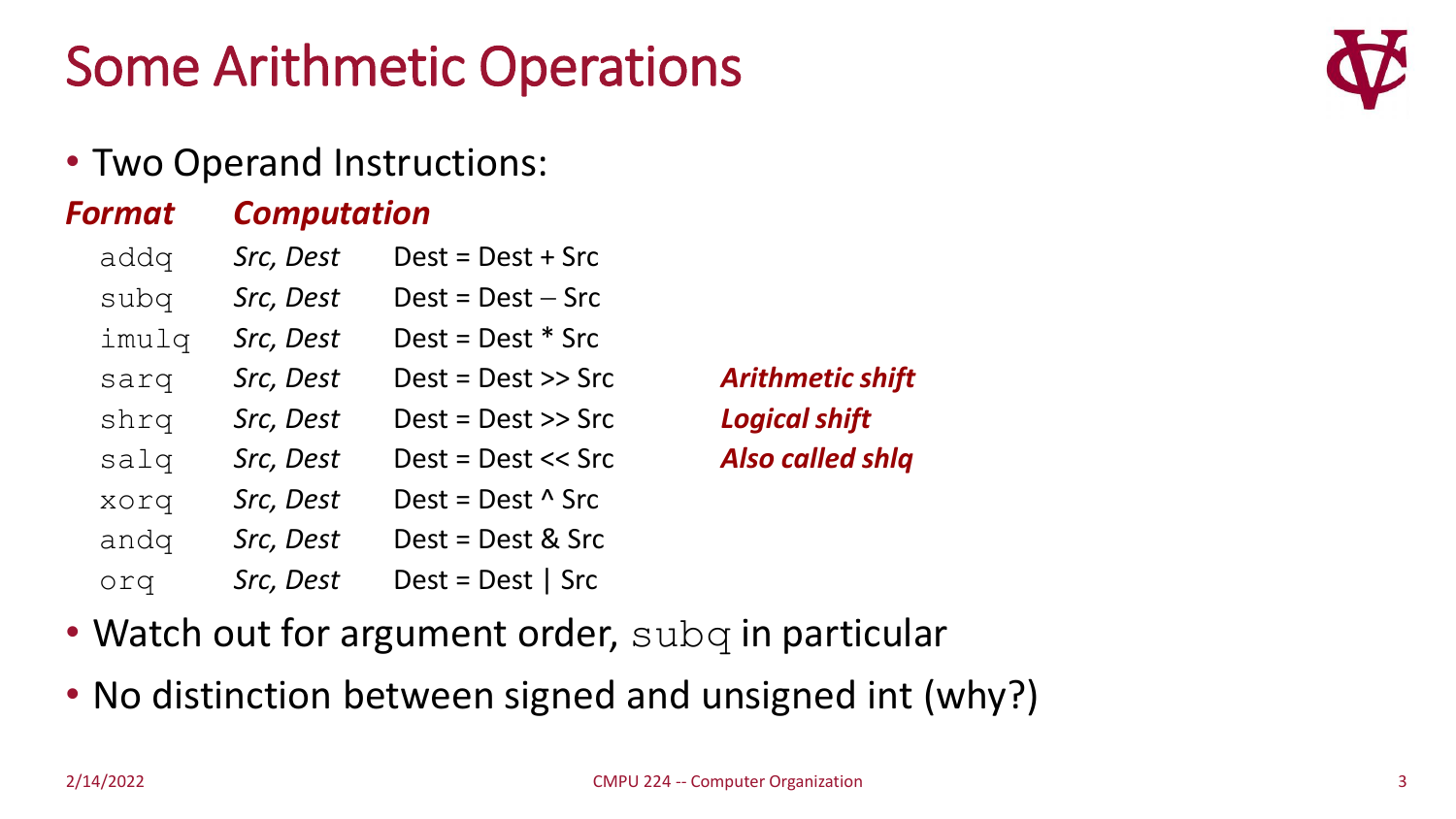### Some Arithmetic Operations

#### • One Operand Instructions

- $i$ ncq *Dest Dest* = *Dest* + 1
- $\text{decq}$  *Dest Dest* = *Dest* 1
- negq *Dest Dest =* − *Dest*
- notq *Dest Dest = ~Dest*
- See book for more instructions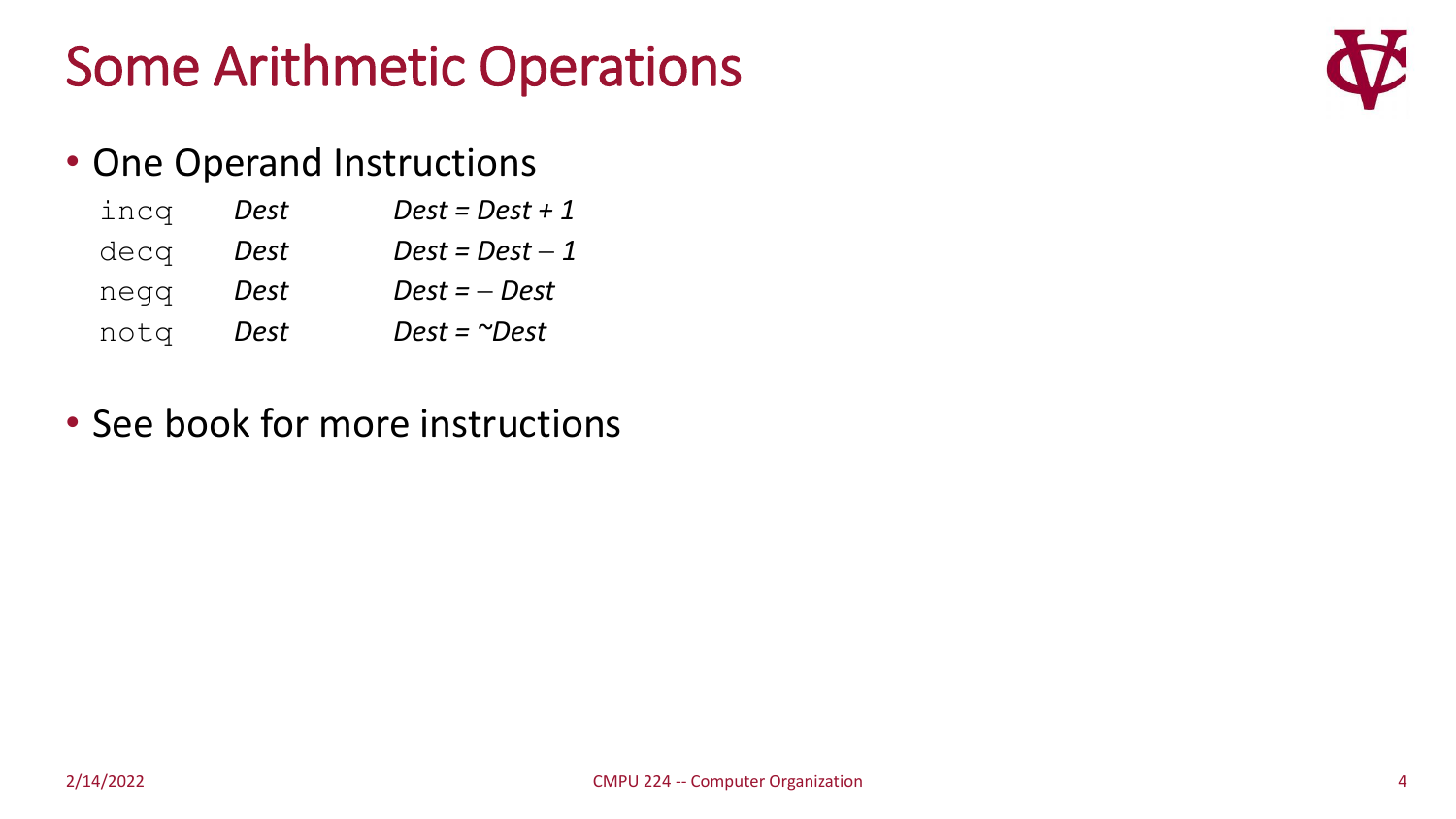### x86-64 Processor State

- Information about currently executing program
	- Temporary data ( **%rax**, … )
	- Location of current code control point ( **%rip**)
	- Status of recent tests ( **CF, ZF, SF, OF** )

#### **%rsp %r8 %r9 %r10 %r11 %r12 %r13 %r14 %r15 %rax %rbx %rcx %rdx %rsi %rdi %rbp**

**Registers**

**%rip**

**Instruction pointer**



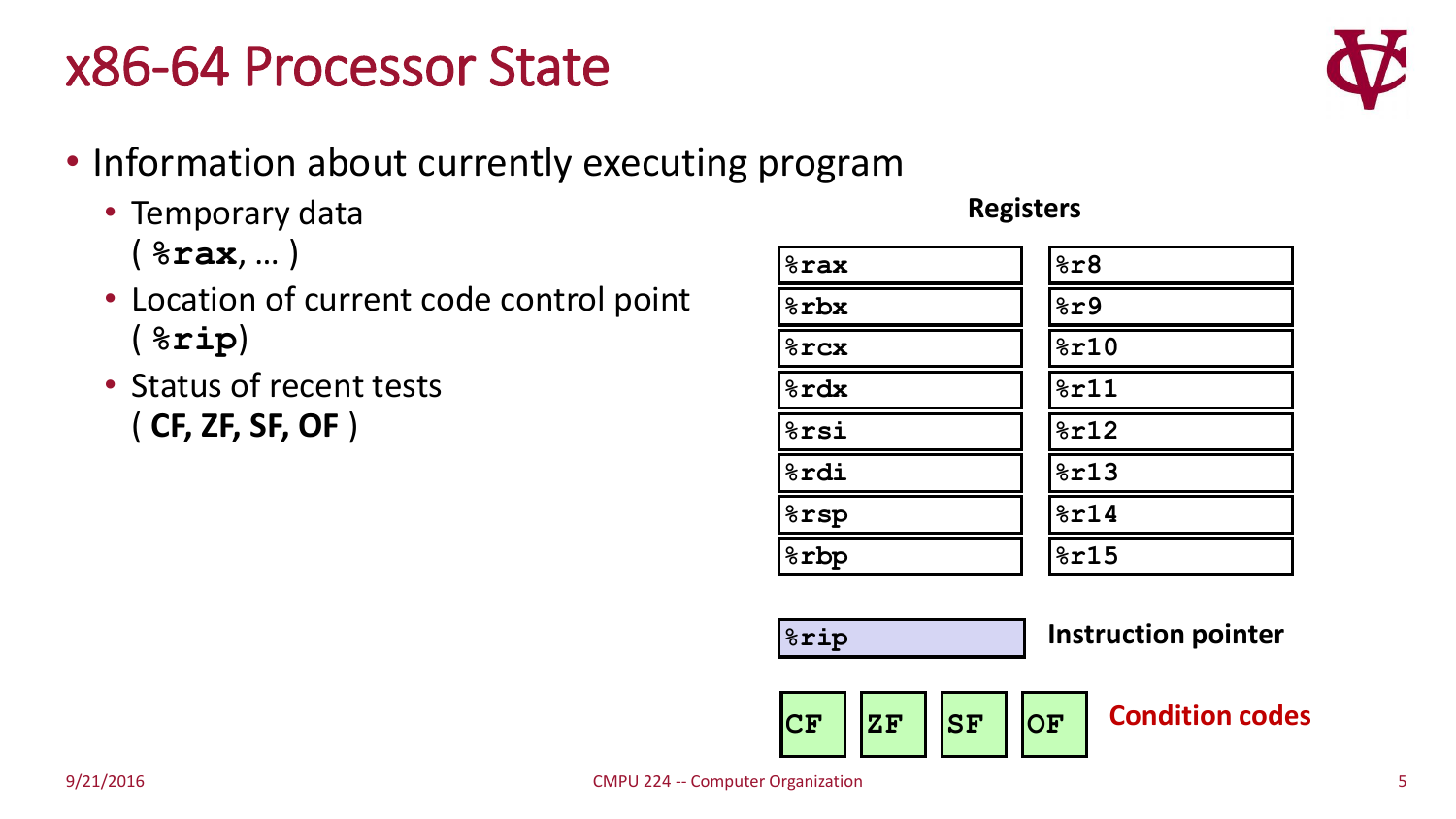### Condition Codes



• Single bit registers set by arithmetic and logic operations

- •**ZF** Zero Flag The most recent operation yielded zero
- •**SF** Sign Flag The most recent operation yielded a negative value (signed)
- •**CF** Carry Flag The most recent operation generated a carry out of the MSB

•Designates overflow (unsigned)

•**OF** Overflow Flag – The most recent operation caused a two's-complement overflow, either positive or negative (signed)

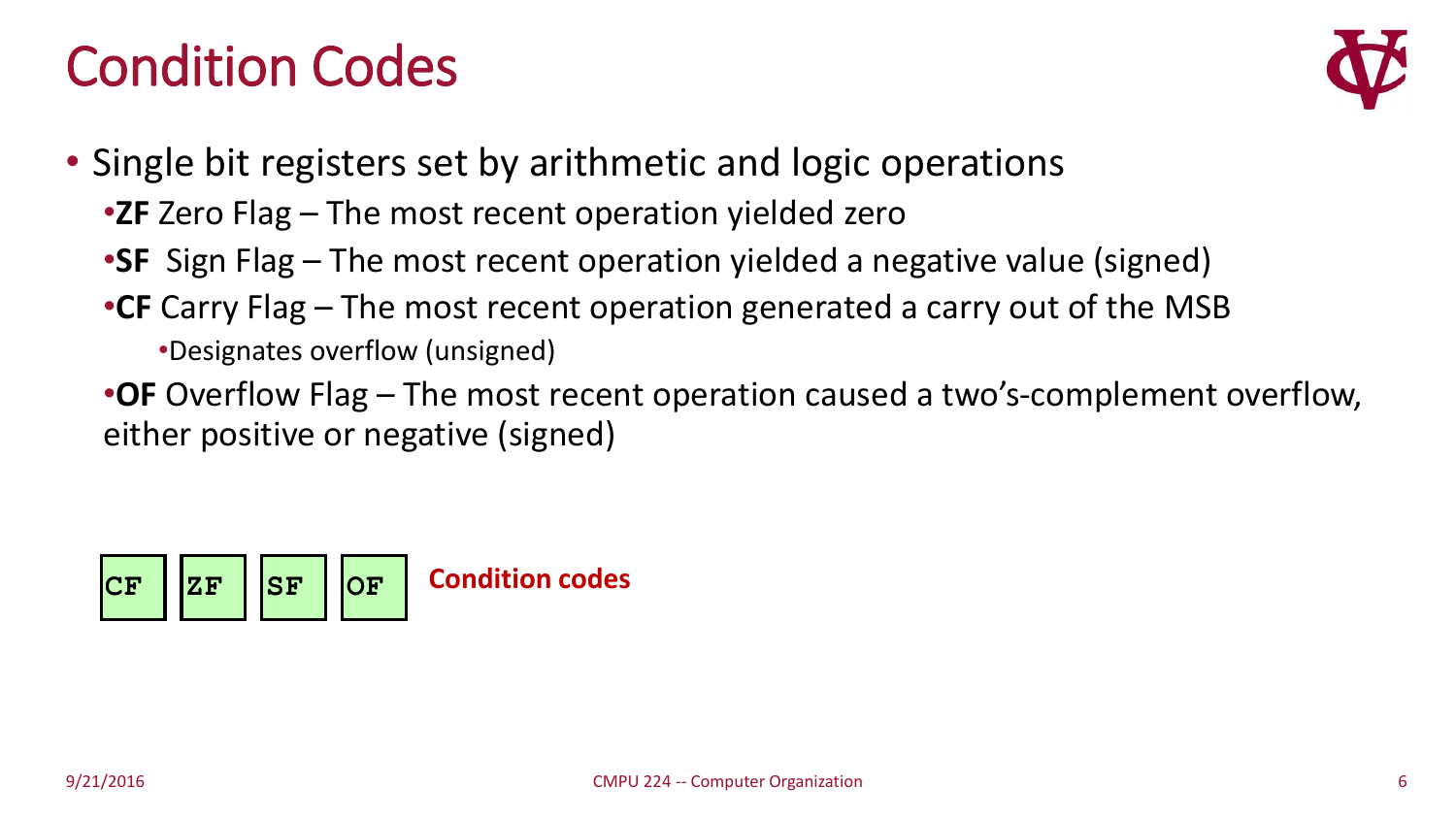### Setting Condition



- They are implicitly set (think of it as side effect) by arithmetic/logic operations based on the result of the operation
	- For logical operations, the carry and overflow flags are set to zero
	- For shift operations,  $CF$  is set to the last bit shifted out,  $OF$  is set to zero
	- INC and DEC set OF and ZF, but leave the carry flag unchanged
- **Not** set by **leaq** instruction
- Condition Codes are not accessed directly, but some instructions alter their behavior based on the value of the Condition Codes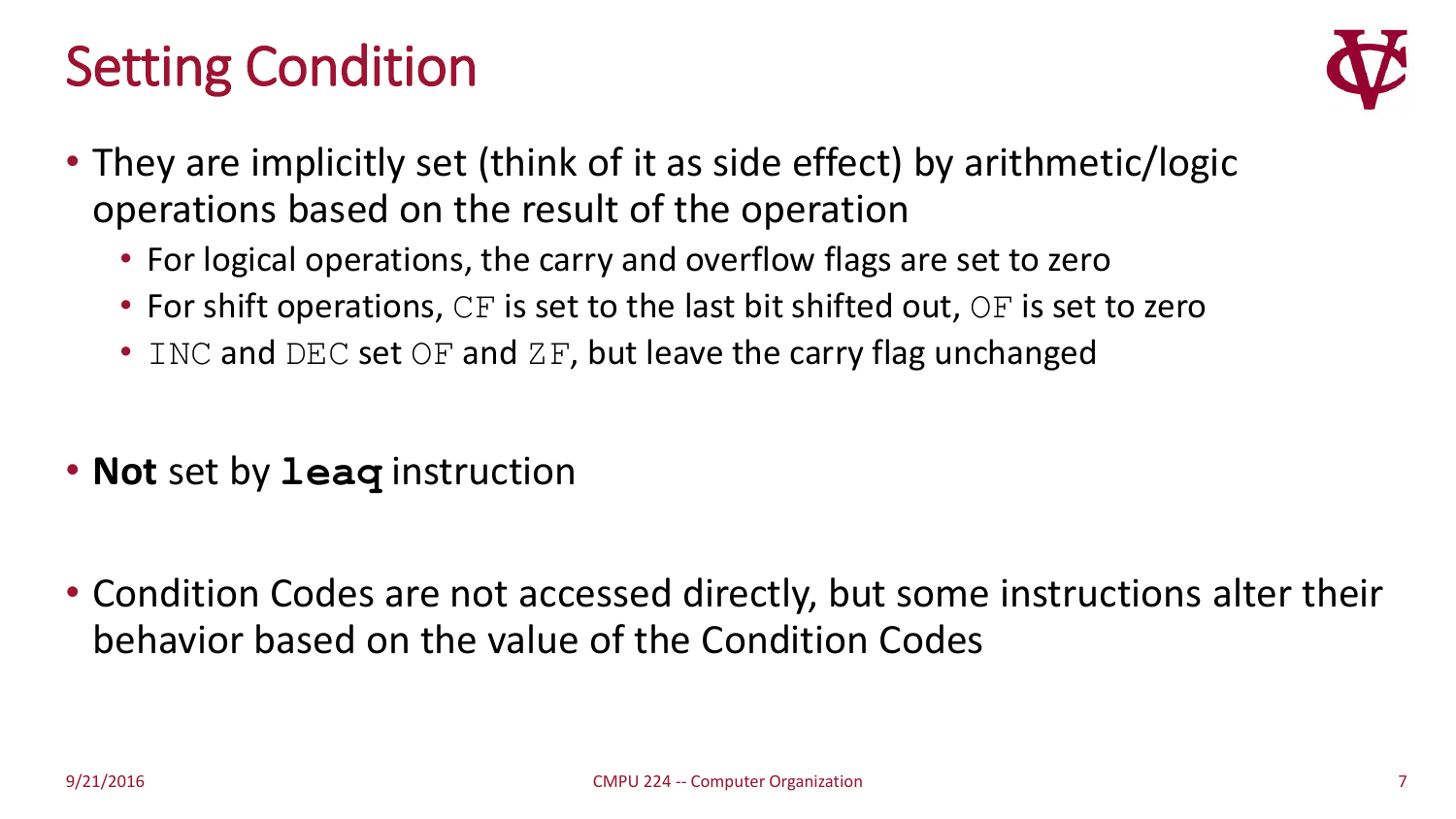## Setting Condition Codes Explicitly with Compare



- Compare Instruction:  $cmp S<sub>1</sub>, S<sub>2</sub>$ 
	- Similar to the sub (subtract) instruction
	- Sets the condition codes according to the differences of their two operands  $(S_2 S_1)$ but **without setting the destination operand**
	- Used to compare two numbers
	- Example: **cmp b,a**

Read as: *a compare b* (also as *a:b*)

- Operands are reversed for a compare
	- Why? AT&T vs Intel assembler syntax
	- In Intel syntax operands are reversed compared to AT&T syntax
	- We use AT&T style syntax, so remember to switch the order of operands for compare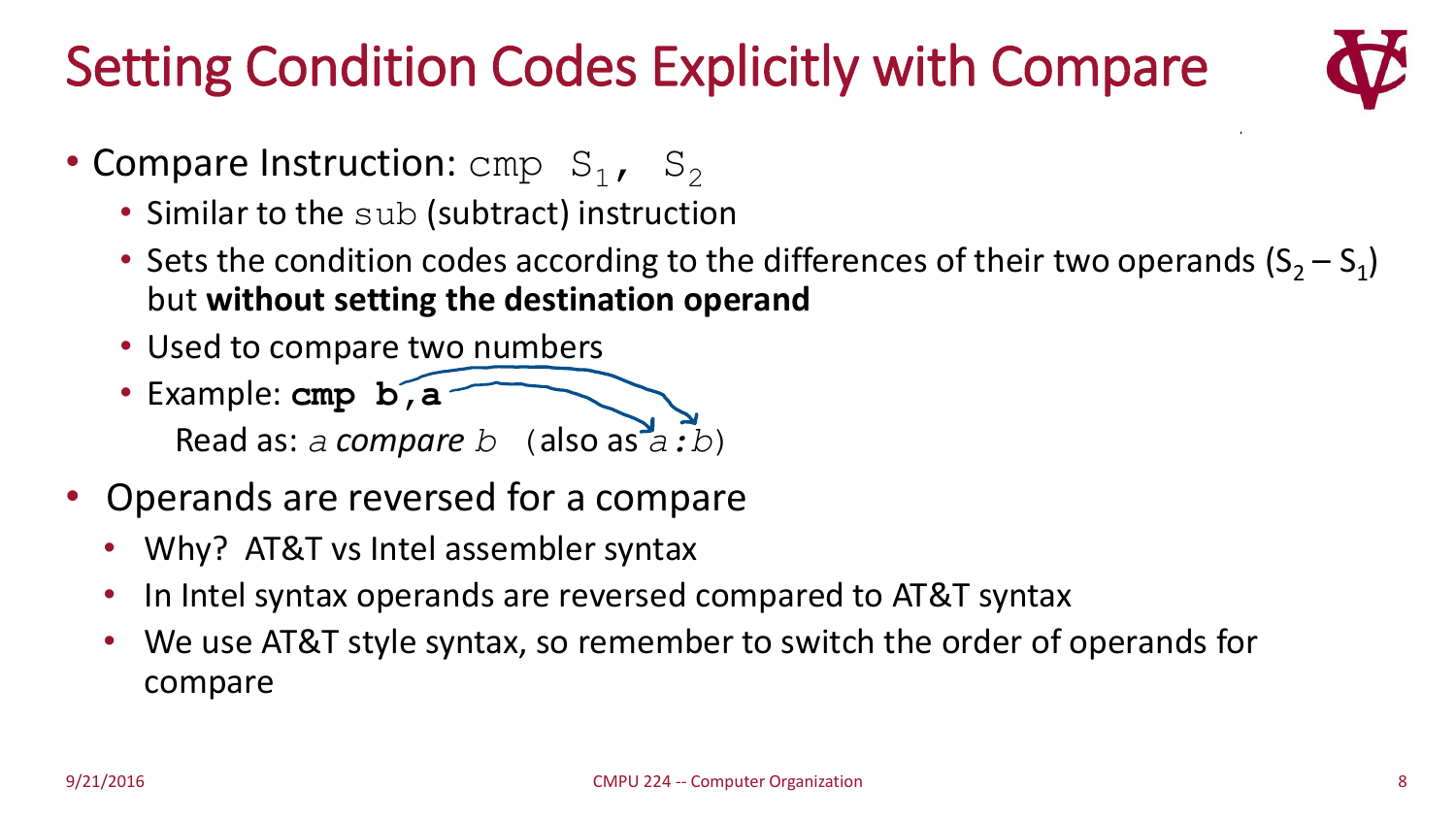# Comparing Two Numbers Using Subtraction



- By subtracting two numbers you can compare them!
	- Example: A B
- **Equality**: when A and B are equal,  $A B == 0$  (ZF)
- **Not Equal:** When  $A B$  != 0 ( $\sim$ ZF)
- Greater than: when A > B, A B = Positive number and not zero (~SF & ~ZF)
- **Greater than or equal:** when A >= B, A B == Positive number or zero (~SF | ZF)
- Less than: when  $A < B$ ,  $A B ==$  Negative number (SF)
- Less than or equal: when A <= B, A B == Negative number or zero (SF | ZF)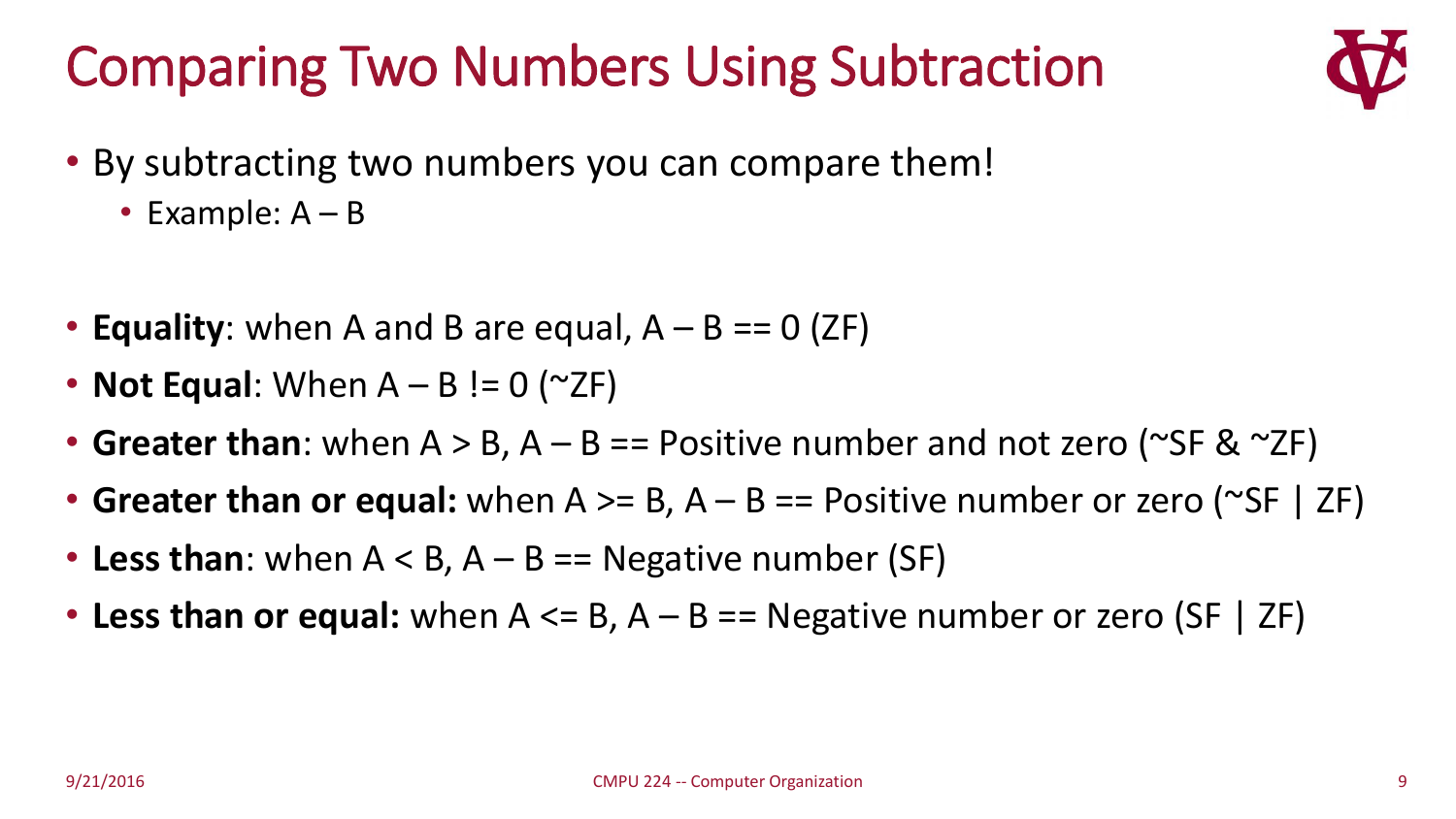### Test instruction



- •Like the cmp instruction, test is used to set condition codes
- •Test Instruction:  $test S_1, S_2$ 
	- •Similar to the and (bitwise and) instruction
	- Sets the ZF and the SF based on  $(S_2 \& S_1)$  but **without setting the destination operand**
	- Often the same operand repeated (testq  $\frac{1}{2}$ rax,  $\frac{2}{3}$ rax) to check if the value is zero, positive, or negative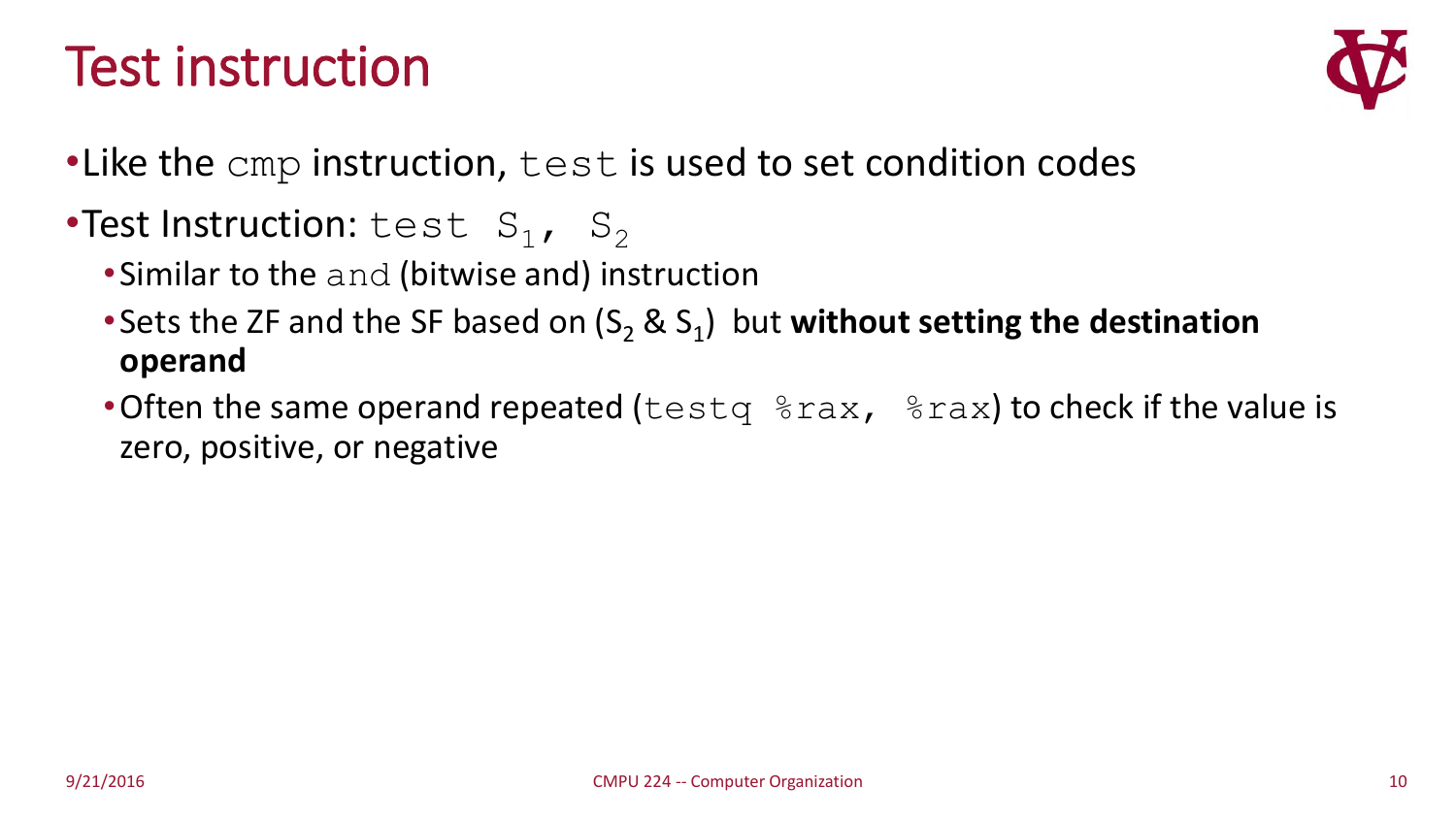# Reading Condition Codes (SetX instrutions)



- SetX Instructions
	- Set destination to 0 or 1 based on combinations of condition codes
	- Destination must be a low-order byte register or single byte memory location
	- Does not alter remaining 7 bytes for register destinations

| <b>Instruction</b> |        | Synonym | <b>Effect</b>                                | <b>Set condition</b>            |
|--------------------|--------|---------|----------------------------------------------|---------------------------------|
| sete D             |        | setz    | $D \leftarrow ZF$                            | Equal / zero                    |
| setne D            |        | setnz   | $D \leftarrow \sim ZF$                       | Not equal / not zero            |
| sets D             |        |         | $D \leftarrow SF$                            | <b>Negative</b>                 |
| setns D            |        |         | $D \leftarrow \sim$ SF                       | Nonnegative                     |
| setg D             |        | setnle  | $D \leftarrow \sim (SF \sim OF)$ & $\sim ZF$ | Greater (signed >)              |
| setge D            |        |         | setnl $D \leftarrow \sim (SF \land OF)$      | Greater or equal (signed >=)    |
| set1 D             |        | setnge  | $D \leftarrow$ SF $^{\wedge}$ OF             | Less (signed $\langle$ )        |
| setle D            |        | setng   | $D \leftarrow$ (SF $\wedge$ OF)   ZF         | Less or equal (signed $\le$ =)  |
| seta D             |        | setnbe  | $D \leftarrow \sim CF \& \sim ZF$            | Above (unsigned >)              |
| setae D            |        | setnb   | $D \leftarrow \sim CF$                       | Above or equal (unsigned $>=$ ) |
| setb               | $\Box$ | setnae  | $D \leftarrow CF$                            | Below (unsigned <)              |
| setbe D            |        | setna   | $D \leftarrow CF$<br>$\mathbb{R}$<br>ΖF      | Below or equal (unsigned <=)    |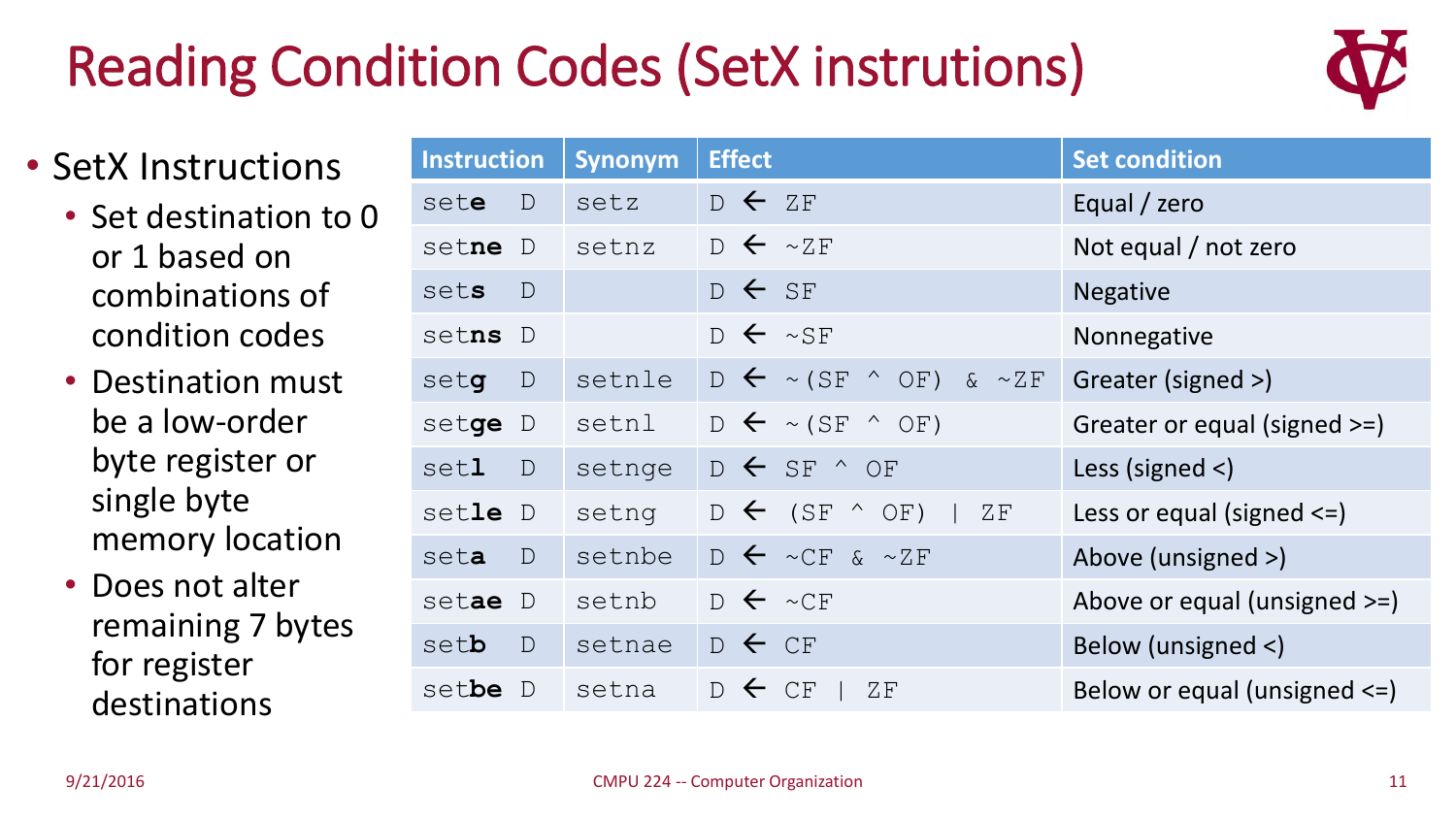# Reading Condition Codes (Cont.)

- SetX Instructions:
	- Set single byte based on combination of condition codes; descriptions apply after a cmpq instruction – **remember to reverse your operands!**
- One of addressable byte registers
	- Does not alter remaining bytes
	- Typically use **movzbl** to finish job
		- 32-bit instructions also set upper 32 bits to 0

| <b>Register</b> | Use(s)       |
|-----------------|--------------|
| <b>&amp;rdi</b> | Argument x   |
| %rsi            | Argument y   |
| $8$ rax         | Return value |

| cmpq<br>setg<br>ret | %rsi, %rdi<br>8a1<br>movzbl %al, %eax | # Compare x:y<br># Set when $x > y$<br># Zero rest of %rax | int gt (long x, long y)<br>return $x > y$ ; |
|---------------------|---------------------------------------|------------------------------------------------------------|---------------------------------------------|
|                     |                                       |                                                            |                                             |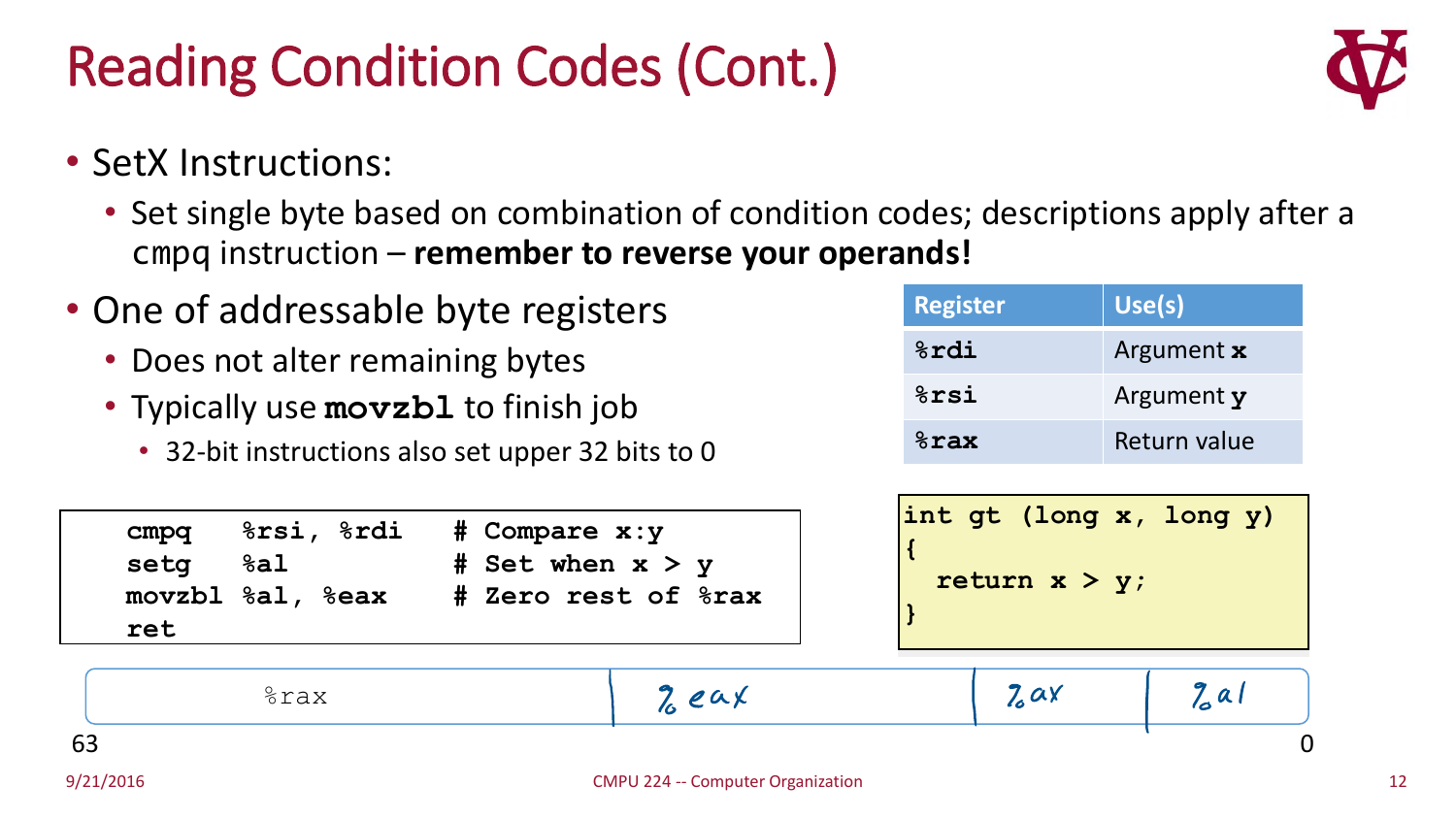### Conditional Moves

| <b>Instruction</b>                  | <b>Synonym</b> | <b>Move Condition</b>                  | <b>Description</b>                |
|-------------------------------------|----------------|----------------------------------------|-----------------------------------|
| S, R<br>$CMOV\mathbf{e}$            | CMOVZ          | ZF                                     | Equal / zero                      |
| cmovne S, R                         | cmovnz         | $\sim$ Z F                             | Not equal / not zero              |
| $S$ , $R$<br>CMOVS                  |                | <b>SF</b>                              | <b>Negative</b>                   |
| $S$ , $R$<br>cmovns                 |                | $\sim$ SF                              | Nonnegative                       |
| $S$ , $R$<br>CMOVQ                  | cmovnle        | $\sim$ (SF $\land$ OF)<br>$\& \sim ZF$ | Greater (signed >)                |
| $cmov$ ge $S$ , $R$                 | cmovnl         | $\sim$ (SF $\land$ OF)                 | Greater or equal (signed >=)      |
| $S$ , $R$<br>$\text{cmov}$ <b>l</b> | cmovnge        | SF ^ OF                                | Less (signed $\langle$ )          |
| cmovle $S, R$                       | cmovng         | $(SF \wedge OF)$<br>ΖF                 | Less or equal (signed $\le$ =)    |
| $S$ , $R$<br>$cmov$ a               | cmovnbe        | $\sim$ CF & $\sim$ ZF                  | Above (unsigned >)                |
| cmovae S, R                         | cmovnb         | $\sim$ CF                              | Above or equal (Unsigned >=)      |
| S, R<br>$\mathsf{cmov}$ b           | cmovnae        | CF                                     | Below (unsigned <)                |
| $cmov$ be $S, R$                    | cmovna         | CF<br>ZF                               | Below or equal (unsigned $\leq$ ) |

- Destination must be a register
- Source can be register or memory location
- Length is determined by the name of the destination register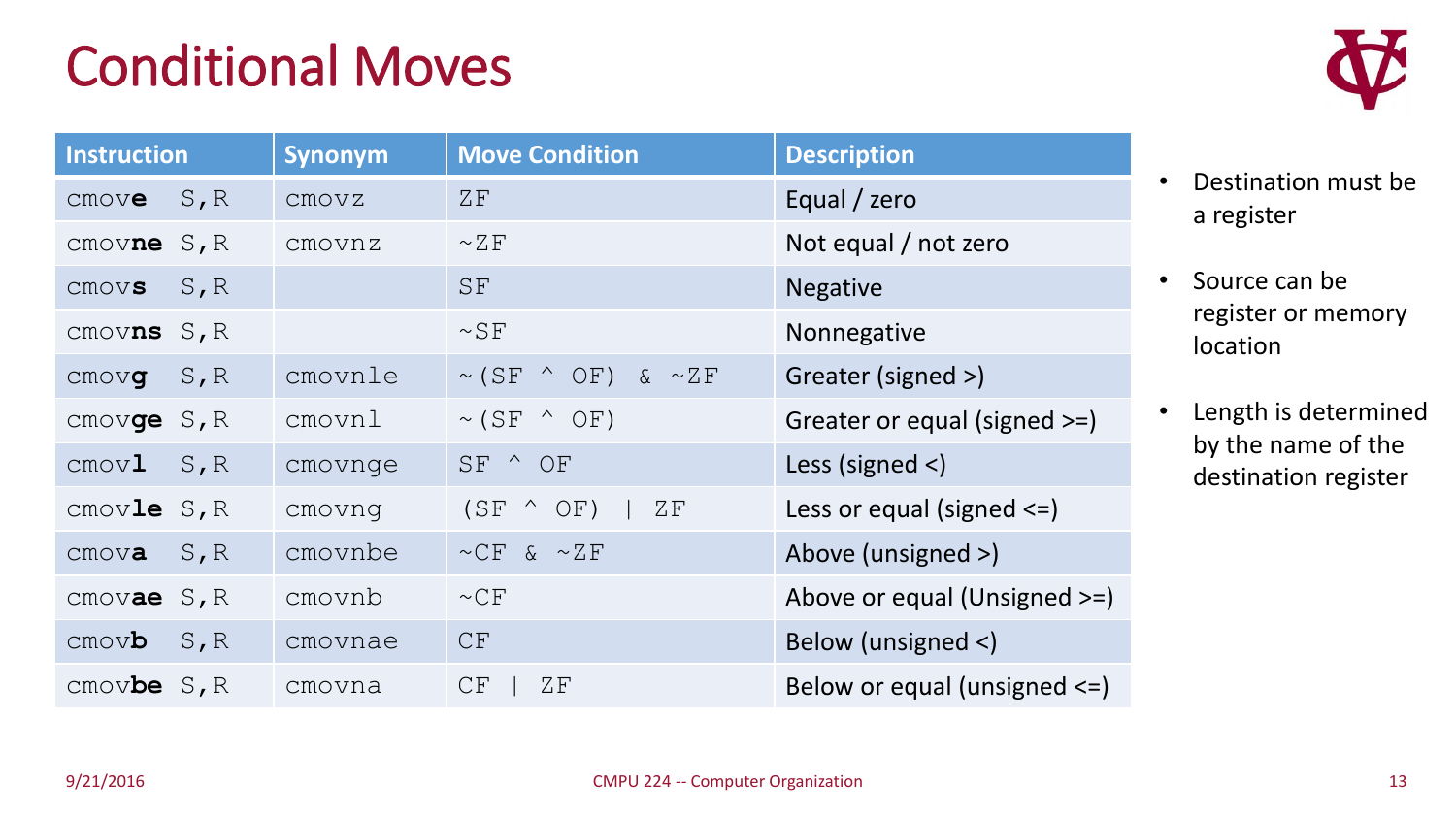## Using Conditional Moves

- Conditional Move Instructions
	- Instruction supports: if (Test) Dest  $\leftarrow$  Src
	- Supported in post-1995 x86 processors
	- GCC tries to use them
		- But only when known to be safe

#### **C Code**

**val =** *Test* **?** *Then\_Expr* **:** *Else\_Expr***;**

#### **Conditional Move Pseudo Code**

**val =** *Else\_Expr***; eval =** *Then\_Expr***; if (Test) val = eval;**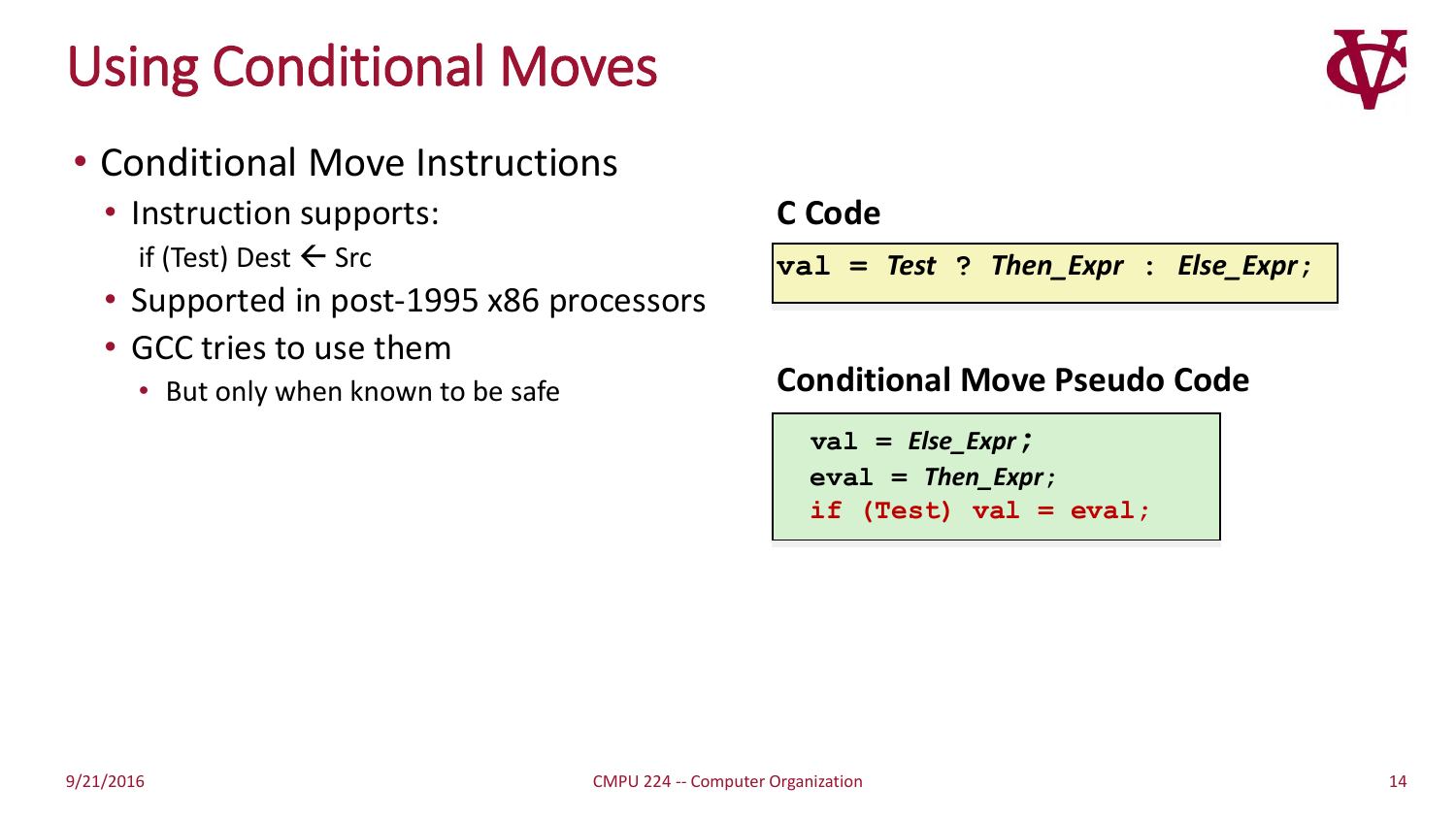### Conditional Move Example

```
long absdiff(long x, long y)
{
   long result;
```

```
if (x > y)
    result = x-y;else /* x <= y */
    result = y-x;return result;
```

```
absdiff:
  movq %rdi, %rax # x
  subq %rsi, %rax # result = x-y
  movq %rsi, %rdx # y
  subq 8rdi, 8rdx \# eval = y-xcmpq %rsi, %rdi # x:y
  cmovle %rdx, %rax # if <=, result = eval
  ret
```

| <b>Register</b> | Use(s)       |
|-----------------|--------------|
| <b>&amp;rdi</b> | Argument x   |
| <b>&amp;rsi</b> | Argument y   |
| $8$ rax         | Return value |



**}**